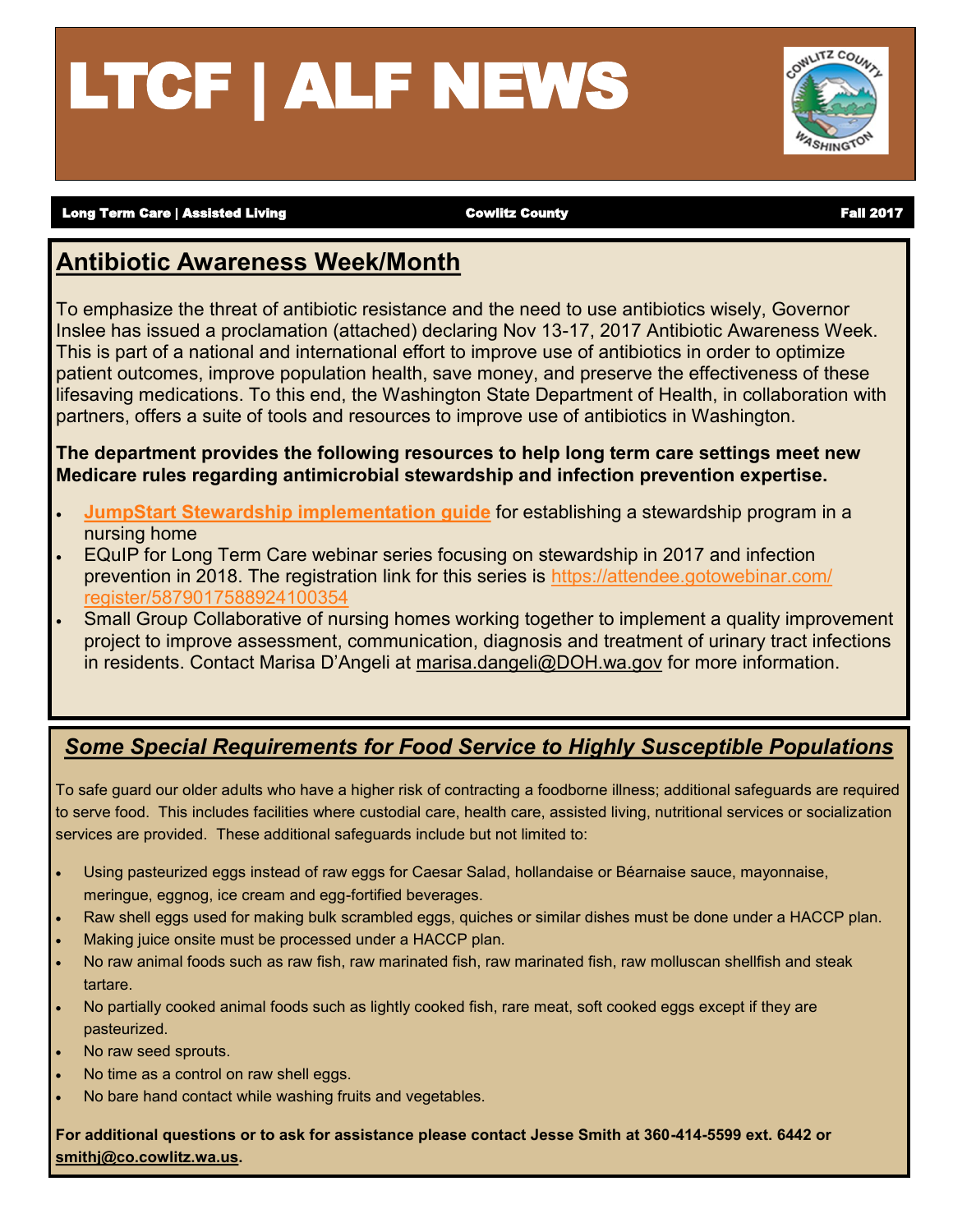

## **Friendly Reminders from Emergency Response**

**Have you gotten your fall weather plans in place?** 

#### **Remember To:**

- Clear your facility entrances during the fall and winter weather season so that EMS can access the building safely.
- Sign up to receive provider advisories and update your contact information at [https://](https://www.clark.wa.gov/public-health/long-term-care-facilities) [www.clark.wa.gov/public](https://www.clark.wa.gov/public-health/long-term-care-facilities)-health/long-term-care-facilities. Also, please add any new staff that would like to receive the provider advisories.
- Notify other healthcare alliance partners if you activate emergency response plans.

**Information for CMS and preparedness can be found at the [ASPR TRACIE website.](https://asprtracie.hhs.gov/)**

If you have any questions please contact your local Public Health Emergency Preparedness Coordinator, **Samantha Minor at @ 360-414-5599 x 6450 or minors@co.cowlitz.wa.us.** 

# *Influenza Season is Here*

Now is the time to ensure all eligible persons have received their flu vaccine!

Long Term Care facility residents (aged 65+ and/or immunocompromised) are a very vulnerable population, with an 80- 90% increase in death rate for that population from the flu. The flu vaccine is estimated at being 60% effective at preventing an influenza illness, but it's 80% effective at preventing death due to influenza complications.

Those who receive flu vaccines experience reduced flu illnesses, doctor's visits, missed work/school, as well as prevent flu -related hospitalization – this includes patients AND staff.

**SYMPTOMS** of influenza include:

**\***Fever **\***Cough **\***Sore Throat **\***Headaches **\***Fatigue **\***Muscle or body aches **\***Runny or stuffy nose **\***Vomiting and/or diarrhea

Remember the expression "Take 2 and call me in the morning"? The CDC says it's actually better to **"Take 3", as it could save your life**. So what does that mean?

#### **TAKE 3:**

- 1 Vaccinate with seasonal influenza vaccine
- 2 Stop germs (cover mouth/nose, wash hands)
- 3 Take Antiviral drugs (if prescribed), ideally within 2 days of symptom(s) start

#### **Other helpful tips:**

- \*Avoid touching eyes/nose/mouth
- \*Disinfect surfaces
- \*If sick, stay away from others (this includes staff)

For Influenza resources for Long Term Care facilities as well as weekly influenza updates, please visit: [http://](http://www.co.cowlitz.wa.us/index.aspx?nid=2270) [www.co.cowlitz.wa.us/index.aspx?nid=2270](http://www.co.cowlitz.wa.us/index.aspx?nid=2270)

To report an influenza outbreak, or if you have influenza questions or concerns, please call the Cowlitz County Communicable Disease Team at (360) 414-5599 x 6431.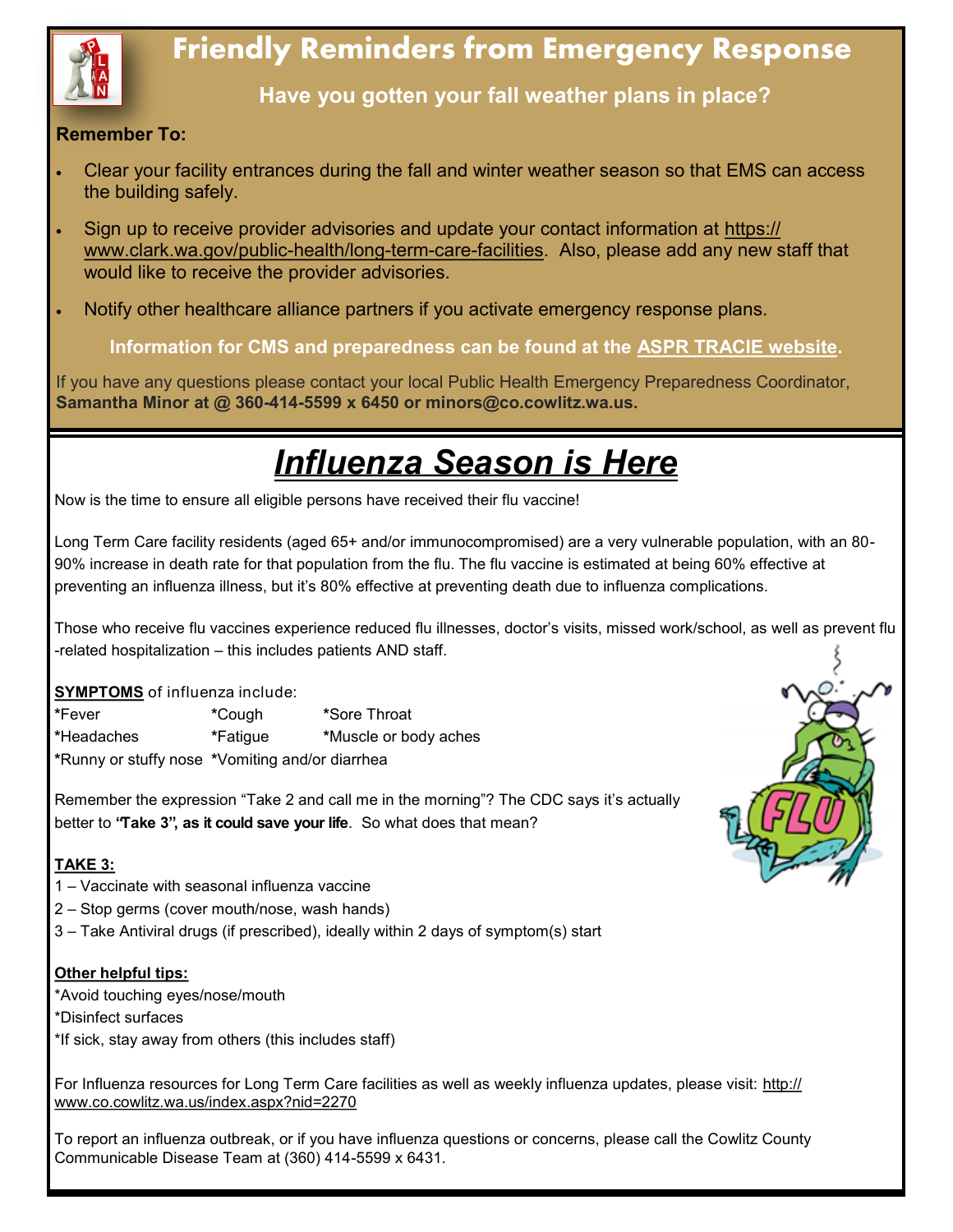# <u>EACATA A CALACATA DA A CALACATA A CALACATA A CALACATA A CALACATA A CALACATA CALACATA A CALACATA A CALACATA D</u>



## **Proclamation**

WHEREAS, the state of Washington seeks to protect and improve the health of all Washingtonians by preventing disease and promoting good health; and

WHEREAS, misuse of antibiotics in people and animals contributes to antibiotic resistance and other avoidable antibiotic-associated harms; and

WHEREAS, antibiotic resistance threatens the ability of healthcare providers to treat infectious diseases, and more than two million people become ill with antibiotic-resistant infections each year in the United States, resulting in at least 23,000 deaths; and

**WHEREAS**, resistance to antibiotics increases the length and complexity of medical treatment and escalates the cost of healthcare in the United States by an estimated \$30 billion annually; and

**WHEREAS**, appropriate use of antibiotics in people and animals, including animal agriculture, is a key solution to addressing the threat of antibiotic resistance; and

WHEREAS, education about antibiotic use and antibiotic associated harms, including resistance, can improve knowledge and practices of healthcare workers, veterinarians, food producers, and the general public; and

**Example 2011**<br> **Example 2011**<br> **Example 2012**<br> **Example 2012**<br> **Example 2012**<br> **Example 2012**<br> **Example 2012**<br> **Example 2012**<br> **Example 2012**<br> **Example 2012**<br> **Example 2012**<br> **Example 2012**<br> **Example 2012**<br> **Example 2013 WHEREAS**, the Washington State Department of Health is partnering with the U.S. Centers for Disease Control and Prevention, other state agencies, academic institutions, physicians, veterinarians, food producers, local public health organizations, and consumer groups to increase awareness about the threat of antibiotic resistance and the importance of appropriate use of antibiotics:

NOW THEREFORE, I, Jay Inslee, Governor of the state of Washington, do hereby proclaim November 13-19, 2017 as

#### **Antibiotic Awareness Week**

in Washington, and I encourage all people in our state to join me in this special observance.

**TERM AN DE LA BIBLIO DE LA BIBLIO DE LA BIBLIO DE LA BIBLIO DE LA BIBLIO DE LA BIBLIO DE LA BIBLIO DE LA BIBLIO DE LA BIBLIO DE LA BIBLIO DE LA BIBLIO DE LA BIBLIO DE LA BIBLIO DE LA BIBLIO DE LA BIBLIO DE LA BIBLIO DE LA** 

<u>Marcale Marchard Charles Contains Marcale Marcale Marcale Alexandric Marcale Marcale Marcale Marcale Marcale</u>